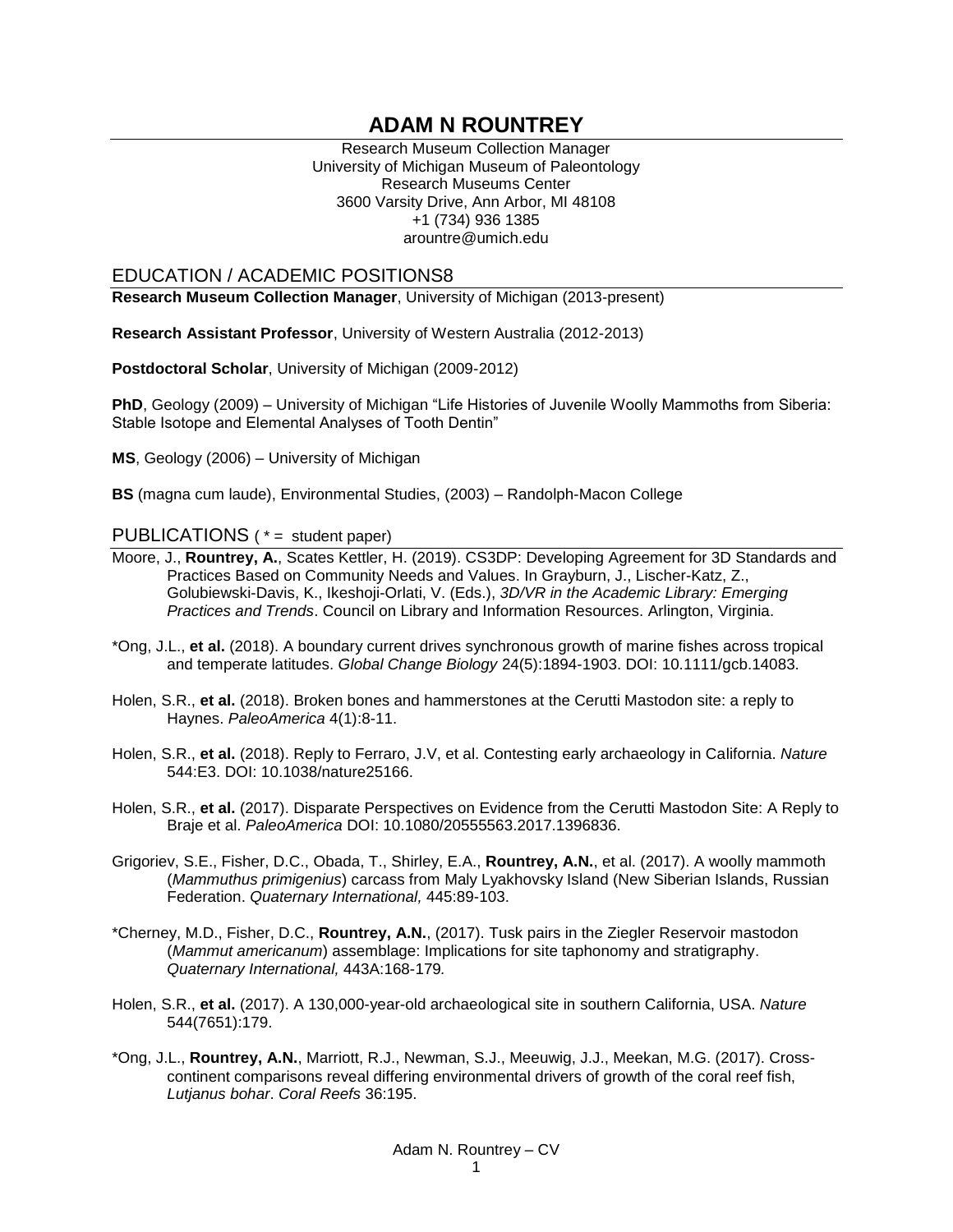- \*Ong, J.J.L., **Rountrey, A.N.**, Zinke, J., Meeuwig, J.J., Grierson, P.F., O'Donnell, A.J., Newman, T.J., Lough, J.M., Trougan, M., Meekan, M.G. (2016). Evidence for climate-driven synchrony of marine and terrestrial ecosystems in northwest Australia. *Global Change Biology*, 22(8):2776-2786.
- \*Ong, J.J.L., **Rountrey, A.N.**, Meeuwig, J.J., Newman, S.J., Zinke, J., Meekan, M.G. (2015). Contrasting environmental drivers of adult and juvenile growth in a marine fish: implications for the effects of climate change. *Nature – Scientific Reports* 5, article 10859.
- \*Nguyen, H.M., **Rountrey, A.N.**, Meeuwig, J.J., Coulson, P.G., Feng, M., Newman, S., Waite, A.M., Wakefield, C., Meekan, M.G. (2015). Growth of a deep-water, predatory fish is influenced by the productivity of a boundary current system. *Nature - Scientific Reports* 5, article 9044.
- Fisher, D.C., Cherney, M.D., Newton, C., **Rountrey, A.N.**, Calamari, Z.T., Stucky, R.K., Lucking, C., Petrie, L. (2014). Taxonomic overview and tusk growth analyses of Ziegler Reservoir proboscideans. *Quaternary Research* 82(3):518–532.
- Miller, I.A., Pigati, J.S., Anderson, R.S., Johnson, K.R., Mahan, S.A, **et al.** (2014). Summary of the Snowmastodon Project Special Volume: A high-elevation, multi-proxy biotic and environmental record of MIS 6–4 from the Ziegler Reservoir fossil site, Snowmass Village, Colorado, USA. *Quaternary Research* 82(3):618–634.
- Fisher, D.C., Shirley, E.A., Whalen, C.D., Calamari, Z.T., **Rountrey, A.N.**, Tikhonov, A.N., Buigues, B., Lacombat, F., Grigoriev, S., Lazarev, P.A. (2014). X-ray computed tomography of two mammoth calf mummies. *Journal of Paleontology* 88(4).
- **Rountrey, A.N.**, Coulson, P.G., Meeuwig, J.J., Meekan, M. (2014). Water temperature and fish growth: otoliths predict growth patterns of a marine fish in a changing climate. *Global Change Biology* 20(8):2450–2458.
- Zinke, J., **Rountrey, A.N.**, Feng, M., Xie, S.-P., Dissard, D., Rankenburg, K., Lough, J.M., McCulloch, M.T. (2014).Corals record long-term Leeuwin current variability including Ningaloo Niño/Niña since 1795. *Nature Communications* 5, 3607, doi:10.1038/ncomms4607.
- **Rountrey, A.N.**, Fisher, D.C., Tikhonov, A.N., Kosintsev, P.A., Lazarev, P.A., Boeskorov, G., Buigues, B. (2012). Early tooth development, gestation, and season of birth in mammoths. *Quaternary International* 255:196–205.
- Fisher, D.C., Tikhonov, A.N., Kosintsev, P.A., **Rountrey, A.N.**, Buigues, B., van der Plicht, J. (2012). Anatomy, death, and preservation of a woolly mammoth calf, Yamal Peninsula, Northwest Siberia. *Quaternary International* 255:94–105.
- van Geel, B., Fisher, D.C., **Rountrey, A.N.**, van Arkel, J., Duivenvoorden, J.F., Nieman, A.M., van Reenen, G.B.A., Tikhonov, A.N., Buigues, B., Gravendeel, B. (2011). Palaeo-environmental and dietary analysis of intestinal contents of a mammoth calf (Yamal Peninsula, northwest Siberia). *Quaternary Science Reviews* 30:3935–3946.
- Simmer, J. P., Papagerakis, P., Smith, C. E., Fisher, D. C., **Rountrey, A. N.**, Zheng, L., Hu, J. C-C. (2010). Regulation of dental enamel shape and hardness. *Journal of Dental Research* 89:1024– 1038.
- Fisher, D. C., **Rountrey, A. N.**, Beld, S.G., Fox, D.L., Gohman, S., Tikhonov, A. N., Mol, D., Buigues, B., Boeskorov, G.G., Lazarev, P. A. 2010. Life history of the Yukagir mammoth. In: Lazarev, P., Boeskorov, G., Maschenko, E. (eds.), *Proceedings of the IV International Mammoth Conference*, Institute of Applied Ecology of the North, Yakutsk, Yakutia, Russian Federation, pp. 54—63.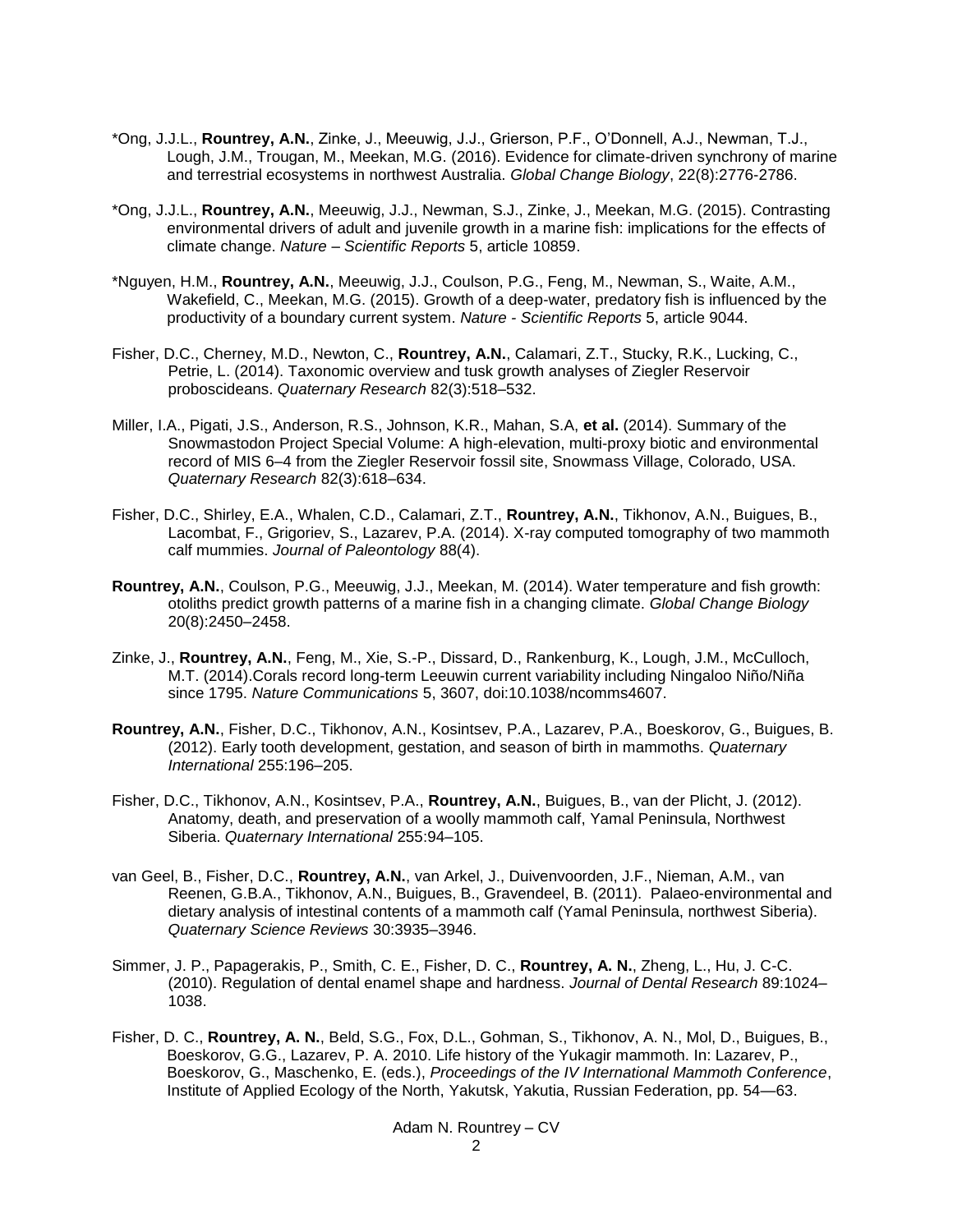- **Rountrey, A. N.**, Fisher, D. C., Mol, D., Buigues, B., Tikhonov, A. N., Lazarev, P. A., Boeskorov, G. G. 2010. Stable isotope time-series in juvenile mammoth tusks. In: Lazarev, P., Boeskorov, G., Maschenko, E. (eds.), *Proceedings of the IV International Mammoth Conference*, Institute of Applied Ecology of the North, Yakutsk, Yakutia, Russian Federation, pp. 235—243.
- Fisher, D. C., Beld, S. G., **Rountrey, A. N.** 2008. Tusk record of the North Java mastodon. In: Allmon, W.D., Nester, P.L. (Eds.), Mastodon Paleobiology, Taphonomy, and Paleoenvironment in the Late Pleistocene of New York State: Studies on the Hyde Park, Chemung, and Java sites. *Palaeontographica Americana* 61:399–445.
- **Rountrey, A. N.**, Fisher, D. C., Vartanyan, S., Fox, D. L. 2007. Carbon and nitrogen isotope analyses of a juvenile woolly mammoth tusk: Evidence of weaning. *Quaternary International* 169-170:166–173.
- Wood, A. R., Zelditch, M. L., **Rountrey, A. N.**, Eiting, T. P., Sheets, H. D., Gingerich, P. D. 2007. Multivariate stasis in the dental morphology of the Paleocene-Eocene condylarth *Ectocion*. *Paleobiology* 33:248-260.
- **Rountrey, A. N.**, Fisher, D. C., Vartanyan, S., Fox, D. L. 2005. Stable isotope analysis of a juvenile woolly mammoth (*Mammuthus primigenius*) tusk from Wrangel Island. In: Agenbroad, L.D., Symington, R.L. (eds.), *Second International World of Elephants Congress, Short Papers and Abstracts*, Mammoth Site of Hot Springs, South Dakota, pp. 148-151.

### CONFERENCE ABSTRACTS

- Bahameem, A.A., **et al.** (2018). 3D Modeling of an *Elephas recki* Skeleton from the Pleistocene of Northwestern Saudi Arabia. Society of Vertebrate Paleontology October 2018 Abstracts of Papers 78<sup>th</sup> Annual Meeting.
- **Rountrey, A.N.**, Levine, M.S. (2018). Community standards for 3D data preservation: ownership of 3D data. Society of Vertebrate Paleontology October 2018 Abstracts of Papers 78<sup>th</sup> Annual Meeting.
- Wilson, J.A., Vander Weele, D.J., **Rountrey, A.N.** (2018) Cross-sectional geometry of the fore and hind limbs of *Jobaria tiguidensis* and the evolution of mesaxony and entaxony in sauropods. Society of Vertebrate Paleontology October 2018 Abstracts of Papers 78<sup>th</sup> Annual Meeting.
- Johnston, S., Minnebo, A., **Rountrey, A.**, Sanders, W. (2018). Trading Places: Solutions to Challenges in Moving a Large Vertebrate Paleontology Collection. Association for Materials & Methods in Paleontology 2018 Annual Meeting.
- Fisher, D.C., **Rountrey, A.N.** (2017). 3D Surface Models in Paleontology and Archaeology. Inaugural Digital Data in Biodiversity Research Conference 5-6 June 2017.
- Minnebo, A., **Rountrey, A.**, Sanders, W. (2016). Thinking inside the box: Construction of inexpensive, lightweight storage containers for medium-sized fossil specimens. Society of Vertebrate Paleontology Annual Meeting 2016.
- **Rountrey, A.N.**, Coulson, P.G., Feng, M., Meekan, M., Meeuwig, J.J., Newman, S.J., Nguyen, H.M., Waite, A.M., Wakefield, C.B. (2013). Otolith chronologies from the southeastern Indian Ocean reveal the effects of temperature and current flow on the growth of fishes in a boundary current ecosystem. 3rd International Sclerochronology Conference Programme and Abstracts.
- Fisher, D.C., Cherney, M.D., **Rountrey, A.N**, Calamari, Z.T. 2013. Paleobiology of Snowmass Proboscideans (Pleistocene, Colorado). Geological Society of America Abstracts with Programs 45(7).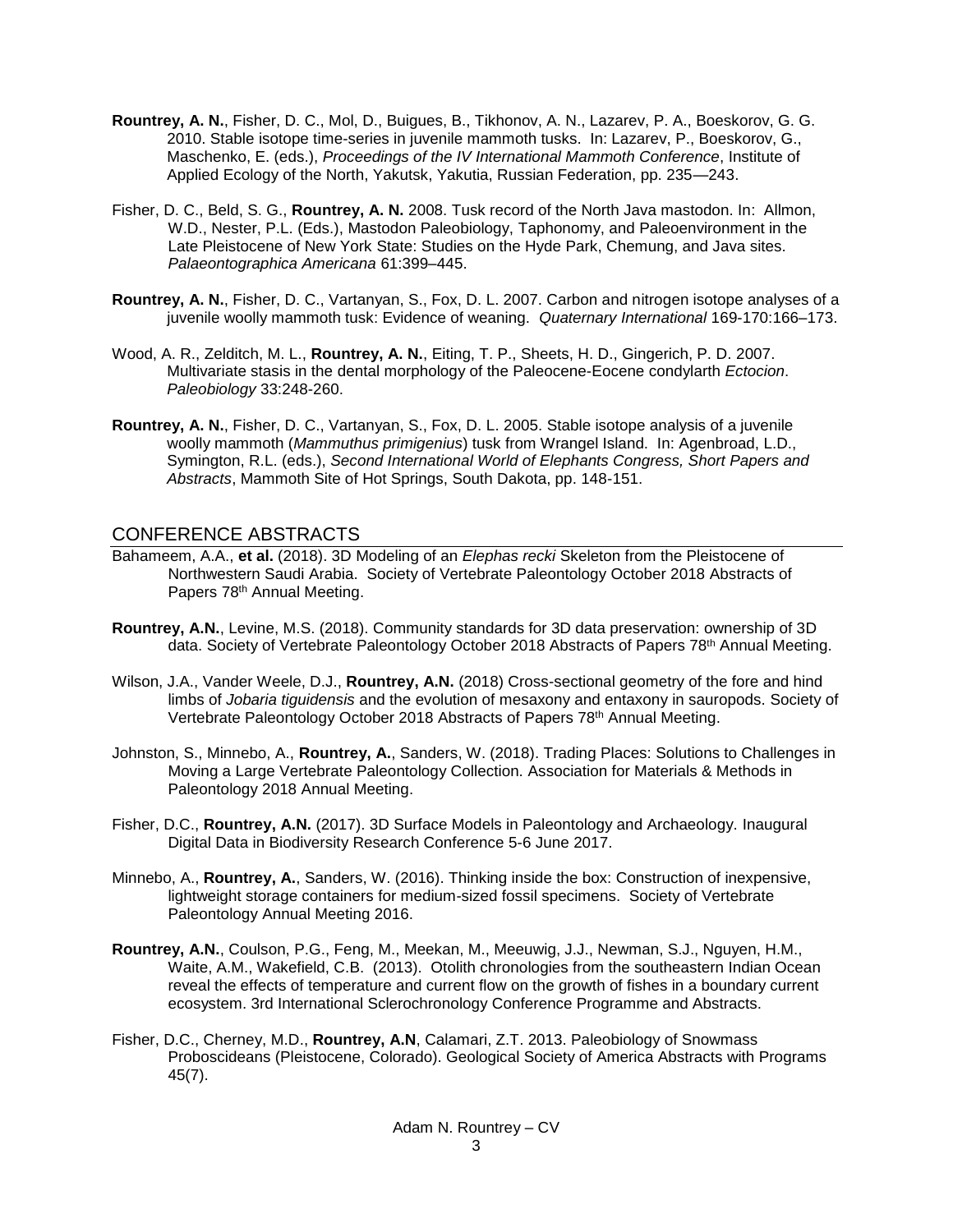- Whalen, C.D., Shirley, E., Fisher, D.C., **Rountrey, A.N.**, Calamari, Z.T., Tikhonov, A.N., Buigues, B., Grigoriev, S., Holmes, C.E., Lacombat, F. 2012. 3D visualization and analysis of CT imaging in two mammoth calves. Geological Society of America Abstracts with Programs 44(7):370.
- **Rountrey, A.N.**, Fisher, D.C., Lee, W. 2011. Synchrotron X-ray phase-contrast imaging of mammoth dentin. Geological Society of America Abstracts with Programs 43(5): 616.
- **Rountrey, A.N.**, Fisher, D.C. 2010. An evaluation of pretreatment methods for stable isotope analysis of dentin carbonate. Journal of Vertebrate Paleontology, SVP Program and Abstracts Book 2010: 154A.
- **Rountrey, A.N.**, Fisher, D.C., Tikhonov, A.N., Kosintsev, P.A., Lazarev, P.A., Boeskorov, G., Buigues, B. 2010. Dentin microstructure, stable isotopes, and elemental ratios in the teeth of two mummified woolly mammoth calves. Quaternaire, Hors série, 3(Abstracts of the Vth International Conference on Mammoths and Their Relatives):70—71.
- Fisher, D., **Rountrey, A.**, Smith, K., Fox, D. 2010. Stable isotope time series and dentin increments elucidate Pleistocene proboscidean paleobiology. Geophysical Research Abstracts 12:EGU2010- 7081-1.
- Fisher, D.C., Tikhonov, A.N., Kosintsev, P.A., **Rountrey, A.N.**, Buigues, B., van der Plicht, H. 2010. Anatomy, death, and preservation of a woolly mammoth calf, Yamal Peninsula, Northwest Siberia. Quaternaire, Hors série, 3(Abstracts of the Vth International Conference on Mammoths and Their Relatives):54—55.
- Van Geel, B., Guthrie, R.D., Fisher, D.C., Altmann, J.G., Broekens, P., Bull, I.D., Gill, F.L., Gravendeel, B., Jansen, B., Nieman, A.M., **Rountrey, A.N.**, van Reenen, G.B.A. 2010. Paleoecological studies of mammoth and mastodon feces and the evidence for coprophagy. Quaternaire, Hors série, 3(Abstracts of the Vth International Conference on Mammoths and Their Relatives):98—99.
- Fisher, D., **Rountrey, A.**, Tikhonov, A., Buigues, B., van der Plicht, H. 2009. Life history of a remarkably preserved woolly mammoth calf from the Yamal Peninsula, northwestern Siberia. Journal of Vertebrate Paleontology, SVP Program and Abstracts Book 2009: 96A.
- **Rountrey, A.**, Fisher, D., Haynes, G., Vartanyan, S. 2009. Compositional variation in the tusk dentin of a juvenile African elephant and a juvenile woolly mammoth: Seasonal patterns and weaning. Geological Society of America Abstracts with Programs 41(7): 66.
- Fisher, D., **Rountrey, A.**, Tedor, R. 2008. Paleobiological analysis of a Holocene mammoth tusk, St. Paul, Pribilof Islands, Bering Sea. Journal of Vertebrate Paleontology: Abstracts of Papers for the 68th Annual Meeting 28 (Supplement to Number 3): 77A.
- **Rountrey, A.**, Fisher, D., Haynes, G. 2008. Growth increment and stable isotope analyses of a juvenile African elephant tusk: An interpretive reference for studies of juvenile woolly mammoth tusks. Journal of Vertebrate Paleontology: Abstracts of Papers for the 68<sup>th</sup> Annual Meeting 28(Supplement to Number 3): 134A.
- **Rountrey, A**., Fisher, D., Mol, D., Buigues, B., Tikhonov, A., Lazarev, P., Boeskorov, G. 2007. Stable isotope time-series in juvenile mammoth tusks. IV International Mammoth Conference, Yakutsk, Sakha Republic, Russian Federation.
- **Rountrey, A.,** Fisher, D., Mol, D., Lazarev, P., Boeskorov, G. 2007. Prenatal to early juvenile woolly mammoth life history as revealed by structural and compositional analyses. Journal of Vertebrate Paleontology: Abstracts of Papers for the 67<sup>th</sup> Annual Meeting 27(Supplement to Number 3):136A.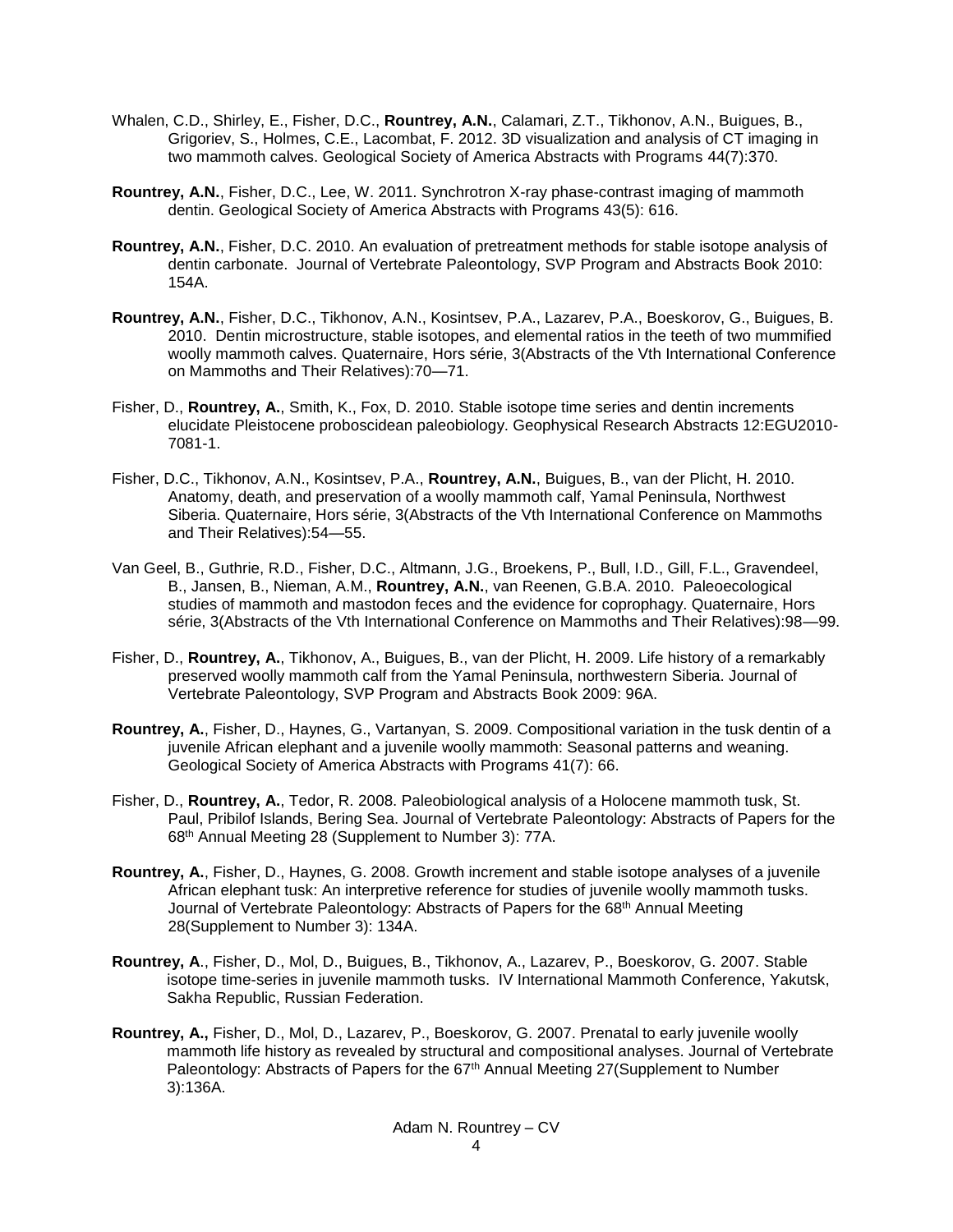- **Rountrey, A.**, Fisher, D. 2006. Quantitative methods for extraction of life history data from proboscidean tusk growth records. Journal of Vertebrate Paleontology: Abstracts of Papers for the 66<sup>th</sup> Annual Meeting 26(Supplement to Number 3): 116A–117A.
- **Rountrey, A. N.**, Fisher, D.C., Vartanyan, S., Fox, D. L. 2005. Carbon and nitrogen isotope evidence of weaning in a juvenile woolly mammoth. Journal of Vertebrate Paleontology: Abstracts of Papers for the 65th Annual Meeting 25(Supplement to Number 3): 107A.
- Wood, A., Desilva, J., Eiting, T.**, Rountrey, A.**, Whitlock, J., Zeldich, M. 2005. Multivariate tests of evolutionary mode in *Ectiocion* teeth. Journal of Vertebrate Paleontology: Abstracts of Papers for the 65th Annual Meeting 25(Supplement to Number 3): 132A.

## GRANTS/FUNDING

| $-2017$        | National Leadership Grant (IMLS) with WUSTL and University of Iowa, "Community         |
|----------------|----------------------------------------------------------------------------------------|
|                | Standards for 3D Data Preservation"- \$100k                                            |
| $-2017$        | Funding to support digitization and improvements to the UM Museum of Paleontology      |
|                | Paleobotany and Vertebrate Paleontology catalogs (UM internal) - \$17k                 |
| $-2016$        | Funding to support digitization of the UM Museum of Paleontology Paleobotany Catalog   |
|                | (UM internal)- \$7k.                                                                   |
| $-2012$        | UWA Research Collaboration Award, Reconstructing the effects of climate on fish growth |
|                | in space and time-\$8k                                                                 |
| - 2009-2011    | NIH R21, Developmental Dynamics of Enamel Formation (co-authored proposal) - \$232k    |
| $-2008$        | Rackham Predoctoral Fellowship ~\$28K                                                  |
| $-2004 - 2006$ | Turner Awards in Earth Science and GSA Graduate Student Research Grant ~\$9K           |

## HONORS & AWARDS

| - 2011       | Governor's Award for Historic Preservation (Riley Mammoth Site) |  |
|--------------|-----------------------------------------------------------------|--|
| - 2010       | John Dorr Graduate Academic Achievement Award (UM)              |  |
| $-2008-2009$ | <b>Dackbam Predectoral Fellowsbin (UM)</b>                      |  |

- 2008-2009 Rackham Predoctoral Fellowship (UM)
- 2008 Phi Kappa Phi Honor Society
- 2007 Ermine Cowles Case Student Award (UM)<br>- 2006 Best Presentation: Michigan Geophysical I
- Best Presentation: Michigan Geophysical Union
- 2003-pres Phi Beta Kappa Society

## TEACHING EXPERIENCE

| - 2013-2017 | Co-supervisor: Joyce Ong (Marine Science Ph.D. - Univ. Western Australia)                                                                                                                                                                                                                                                                             |
|-------------|-------------------------------------------------------------------------------------------------------------------------------------------------------------------------------------------------------------------------------------------------------------------------------------------------------------------------------------------------------|
| - 2013      | Unit coordinator (lead instructor) - Biological Oceanography (Univ. Western Australia)<br>-Designed, prepared and presented PowerPoint lectures<br>-Organized course content and logistics<br>-Supervised two teaching assistants and a technician<br>-Supervised laboratory exercises<br>-Organized and lead a ship-based field trip for 50 students |
|             |                                                                                                                                                                                                                                                                                                                                                       |

- 2012-2015 Dissertation committee member: Michael Cherney (Paleontology- Univ. Michigan).
- 2012-2013 Supervised master's internship: "Establishing biochronologies for tropical fishes to understand climate change" (Univ. Western Australia)
- 2012 Supervised honors thesis: "Evaluating the effects of climate change on hapuku (*Polyprion oxygeneios*) in western Australian waters using an otolith increment chronology" (Univ. Western Australia)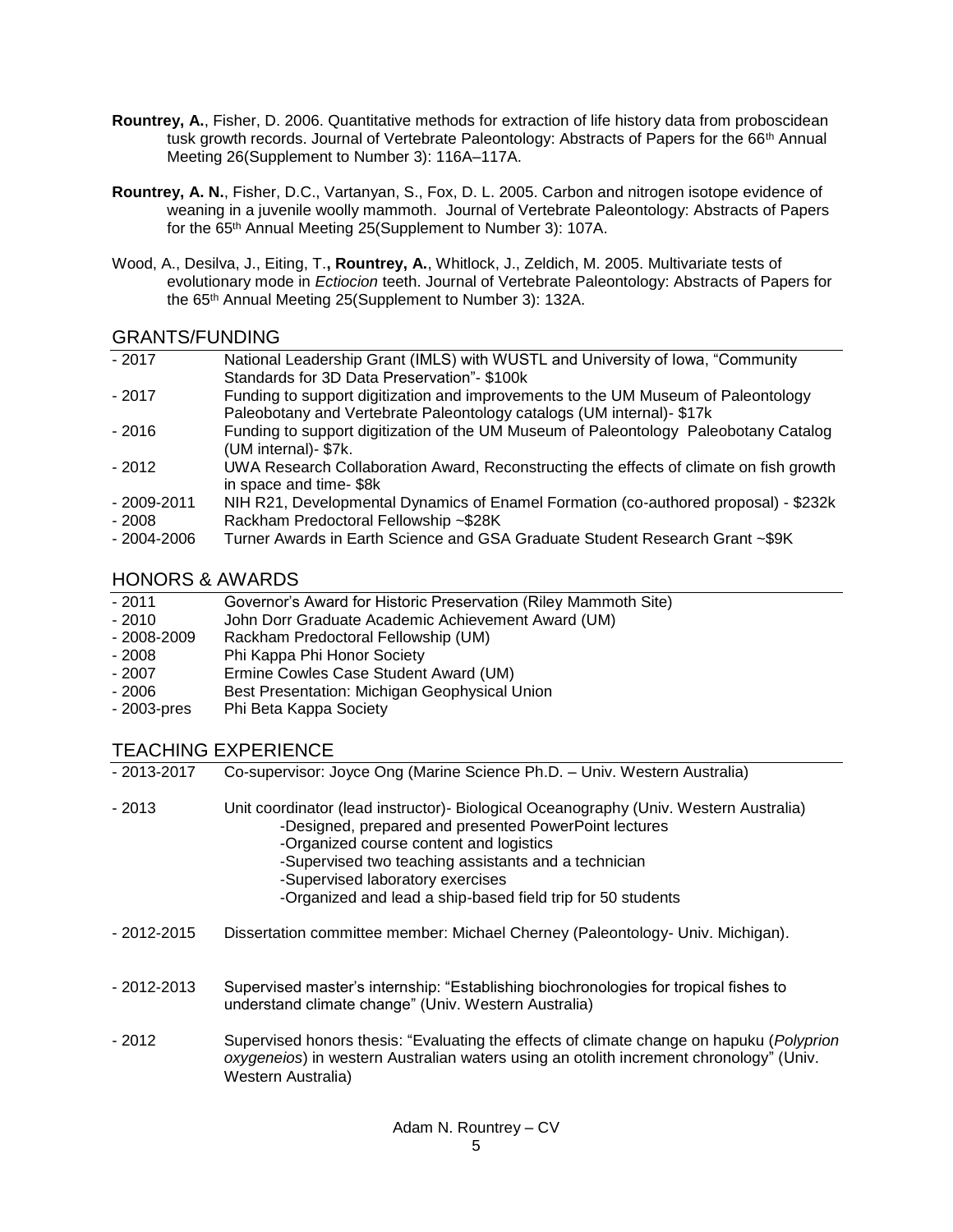| $-2006 - 2008$ | Graduate Student Instructor-Invertebrate Paleontology Laboratory (Univ. Michigan)<br>-Designed, prepared and presented PowerPoint lectures<br>-Supervised laboratory exercises<br>-Organized and curated teaching specimens<br>-Developed online specimen photo database to facilitate teaching and studying<br>-Led overnight field trip |
|----------------|-------------------------------------------------------------------------------------------------------------------------------------------------------------------------------------------------------------------------------------------------------------------------------------------------------------------------------------------|
| $-2005$        | Graduate Student Instructor- Introductory Geology Laboratory (Univ. Michigan)<br>-Designed, prepared and presented lab and discussion section lectures                                                                                                                                                                                    |

-Supervised laboratory exercises

# SERVICE

|               | - 2019-present Specify Consortium (database software) Science Advisory Committee                                                                                                             |
|---------------|----------------------------------------------------------------------------------------------------------------------------------------------------------------------------------------------|
|               | - 2019-present UM Research Museums Center Integrated Pest Management Committee                                                                                                               |
| $-2018$       | Invited speaker at Library of Congress Born to be 3D: Digital Stewardship of Intrinsic 3D<br>Data forum                                                                                      |
|               | - 2017-present UM Research Museums Center Facilities Committee (developing policies for pest<br>management, security, access, emergency management, and regulatory compliance)               |
|               | - 2017-present UM Research Museums Center Environment and Outreach Committee (developing<br>exhibits and outreach programs)                                                                  |
| $-2016$       | Co-presenter at UM Museum of Natural History Science Café on the Bristle Mammoth                                                                                                             |
| -2013-present | Identified fossils at the UM Museum of Natural History annual ID day                                                                                                                         |
| - 2012-2013   | Facilitated and organized the scientific involvement of UWA faculty in the Shell Prelude<br>Site Operational and Scientific Monitoring Program (oil spill response and research<br>contract) |
| - 2012-2013   | Guest Curator for "Tremendous Tuskers" at the Georgia Southern University Museum                                                                                                             |
| $-2011$       | Represented Museum of Paleontology at University of Michigan President's Advisory<br>Group                                                                                                   |
|               | - 2011-present Reviews for National Geographic RCEG, Quaternary International, Ecological Indicators,<br>and PLOS One                                                                        |
|               | - 2007-present Numerous tours/presentations for visiting student groups (K-12 and university) and<br>general public, University of Michigan                                                  |

# PUBLIC OUTREACH

| <b>Invited Lectures</b> |                                                                                                 |  |
|-------------------------|-------------------------------------------------------------------------------------------------|--|
| $-2018$                 | "3D Data Preservation: Museum Perspective", Foundations of digital curation class<br>(UMSI 667) |  |
| $-2018$                 | Contemporary Trends in Information Science: Digital Curation in Action, UM QuasiCon             |  |
| $-2017$                 | Photogrammetry of Collections, UM Collections Committee                                         |  |
|                         |                                                                                                 |  |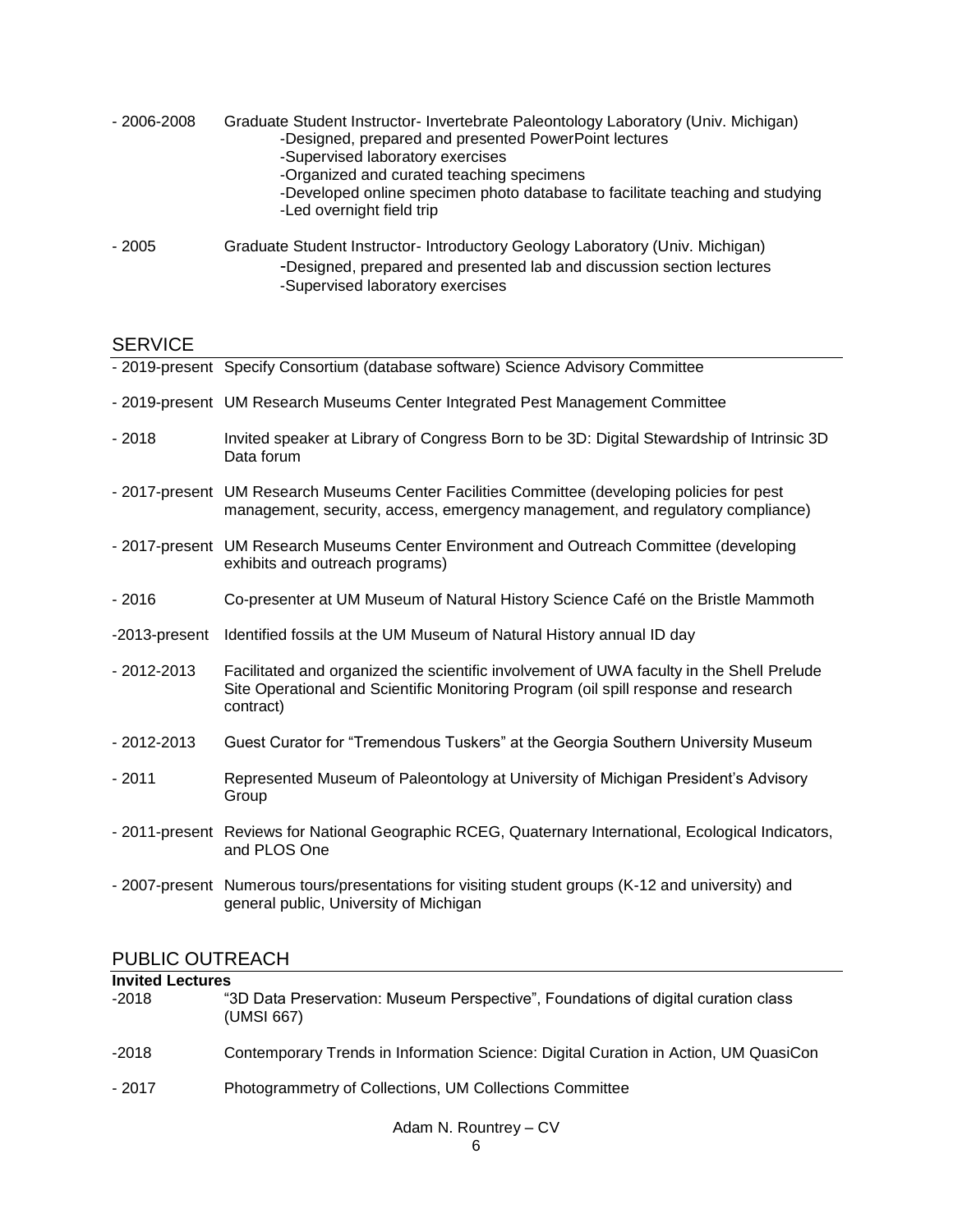| $-2016$                             | "Science Café: A Mammoth Find", UM Museum of Natural History                                                                                                                                                                                                                     |
|-------------------------------------|----------------------------------------------------------------------------------------------------------------------------------------------------------------------------------------------------------------------------------------------------------------------------------|
| $-2013$                             | "Tree-ring methods applied to fish otolith studies in coastal Western Australia", Institute of<br>Advanced Studies, University of Western Australia.                                                                                                                             |
| $-2012$                             | "Biological recording structures in fish and woolly mammoths: otoliths and teeth as<br>indicators of climate response and individual 'life history'", School of Environmental<br>Systems Engineering and the Oceans Institute Seminar Series, University of Western<br>Australia |
| $-2011$                             | "Lyuba: A Spectacular Baby Woolly Mammoth from Northwest Siberia", University of<br>Michigan IDEA Institute                                                                                                                                                                      |
| $-2011$                             | "Stable Isotope Time Series from Teeth in the Study of Mammoth Life History", FBI<br>Laboratory, Quantico, VA                                                                                                                                                                    |
| $-2011$                             | "Mammoths and Mastodons in the Great Lakes Region", Lakeshore Museum, Muskegon,<br>МI                                                                                                                                                                                            |
| $-2011$                             | "Understanding Mammoths and Mastodons", Anchorage Museum, Anchorage, AK                                                                                                                                                                                                          |
| <b>Media Appearances</b><br>$-2014$ | UM News (segment on UM Online Repository of Fossils)                                                                                                                                                                                                                             |
| $-2010$                             | Daily Planet (segment on mammoth discovery in Michigan), Discovery Channel Canada                                                                                                                                                                                                |
| $-2009$                             | "Waking the Baby Mammoth", National Geographic Channel                                                                                                                                                                                                                           |
| $-2008$                             | "Baby Mammoth", Discovery Channel                                                                                                                                                                                                                                                |

## SKILLS AND RESEARCH EXPERIENCE

**Programming**: R, Java, ImageJ, JavaScript, three.js, MySQL, PHP, Arduino

-Created ImageJ plugin "IncMeas" (Java) for measuring growth increments along polyline transects. The plugin is currently in use at the University of Michigan, University of Western Australia, Murdoch University, University of Utah, Kent State University,and the University of Manitoba.

-Developed WebGL-based interactive 3D object viewer and "BonePicker" for the University of Michigan Online Repository of Fossils (UMORF) using JavaScript and the three.js libraries.

-Created and manage database back end (MySQL) and dynamic pages (PHP/JavaScript) for UMORF website.

-Developed a hands-free, voice recognizing web app for rapid collection inventory work.

-Highly proficient (14+ years of experience) with **R** Statistical Computing Package -large data management/organization/scripting, time series (dendrochronology methods, ARIMA models), generalized linear and additive mixed effects models, data mining (boosted regression trees, ANN), model selection, principal components analysis, multidimensional scaling, archetypal analysis, mapping (geospatial), three-dimensional surface mesh calculations, agent-based simulations, geometric morphometrics -wrote several R scripts used in workbook for "Geometric Morphometrics for Biologists" (Zelditch et al., 2012)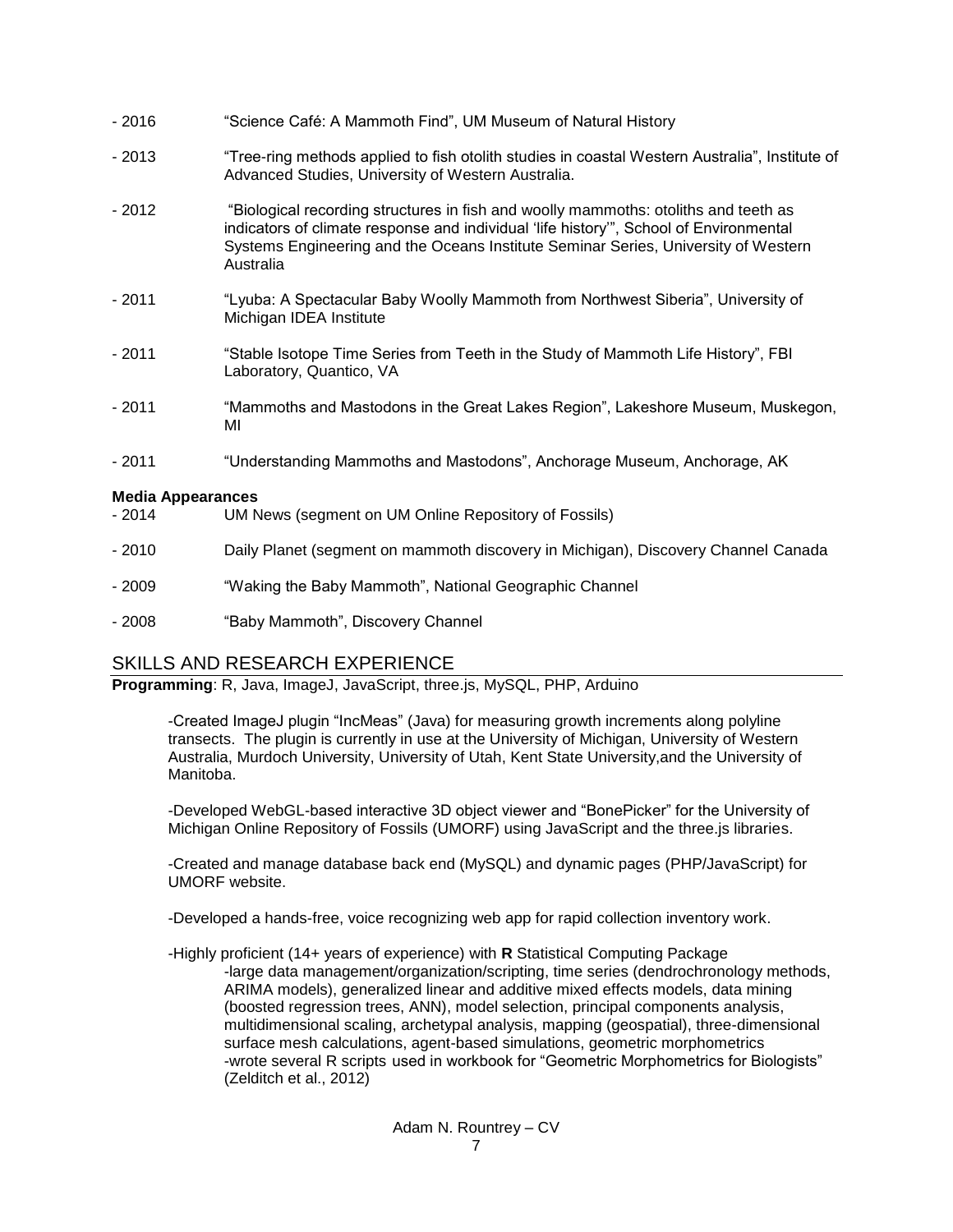-wrote script to interface with GeoCommunicator and automatically import boundary coordinates from the Public Land Survey System to UMMP specimen database

-Agent-based simulation in Java/Repast (modeling appositional growth)

#### **GIS/Remote Sensing**:

-Geospatial processing/analysis in R, ArcMap, QGIS, Beam VISAT, and SeaDAS (7)

-Processing large data sets (spatial time series) in R

#### **3D Modeling and visualization**

-Analysis, visualization, and segmentation of X-ray computed tomography and magnetic resonance data using Amira, VGStudio Max, and ImageJ

-Creation of 3D surface meshes from solid objects using photogrammetry (3DSOM, 123D Catch, VisualSFM, CMPMVS, Agisoft, RealityCapture), contact digitizers (MicroScribe), laser scanning digitizers (HandyScan, Cyberware), and Kinect. Trained students.

-Designed and constructed light box and Arduino-based automated photogrammetry system for UM Museum of Paleontology. Trained students in use.

-Editing and rendering digital models using 3D Studio Max, Blender, Meshlab. Trained students in use.

-Developed WebGL-based interactive 3D object viewer and "BonePicker" for the University of Michigan Online Repository of Fossils (UMORF) using JavaScript and the three.js libraries.

-Helped design and plan exhibits at the UM Museum of Natural History using 3D visualizations

-Produced still renderings and animations from 3D models for UM Museum of Natural History exhibits

-Responsible for operation of the UM Museum of Paleontology PrintrBot Plus and Gigabot 3+ XLT 3D printers.

-Experience with Cura, Simplify3D, Netfabb, and Repetier Server

-Produced models and 3D-printed parts for many exhibits at the UM Museum of Natural **History** 

#### **Electronics**

-Designed and built an automated photogrammetry system utilizing an Arduino, stepper motor, and camera control interface

-Created an electronic temperature and humidity monitoring/archiving system and website using Arduino, sensors, html, javascript, MySQL, and PHP

-Designed and built a large hot-wire foam cutter for use in constructing specimen cradles.

**Image Analysis**: OPTIMAS- including scripting, ImageJ- including plugin design and programming

#### **Museum Legal:**

-Worked with UM General Counsel, government agencies, and others regarding permits, repository agreements, donations, intellectual property rights, and licensing

Adam N. Rountrey – CV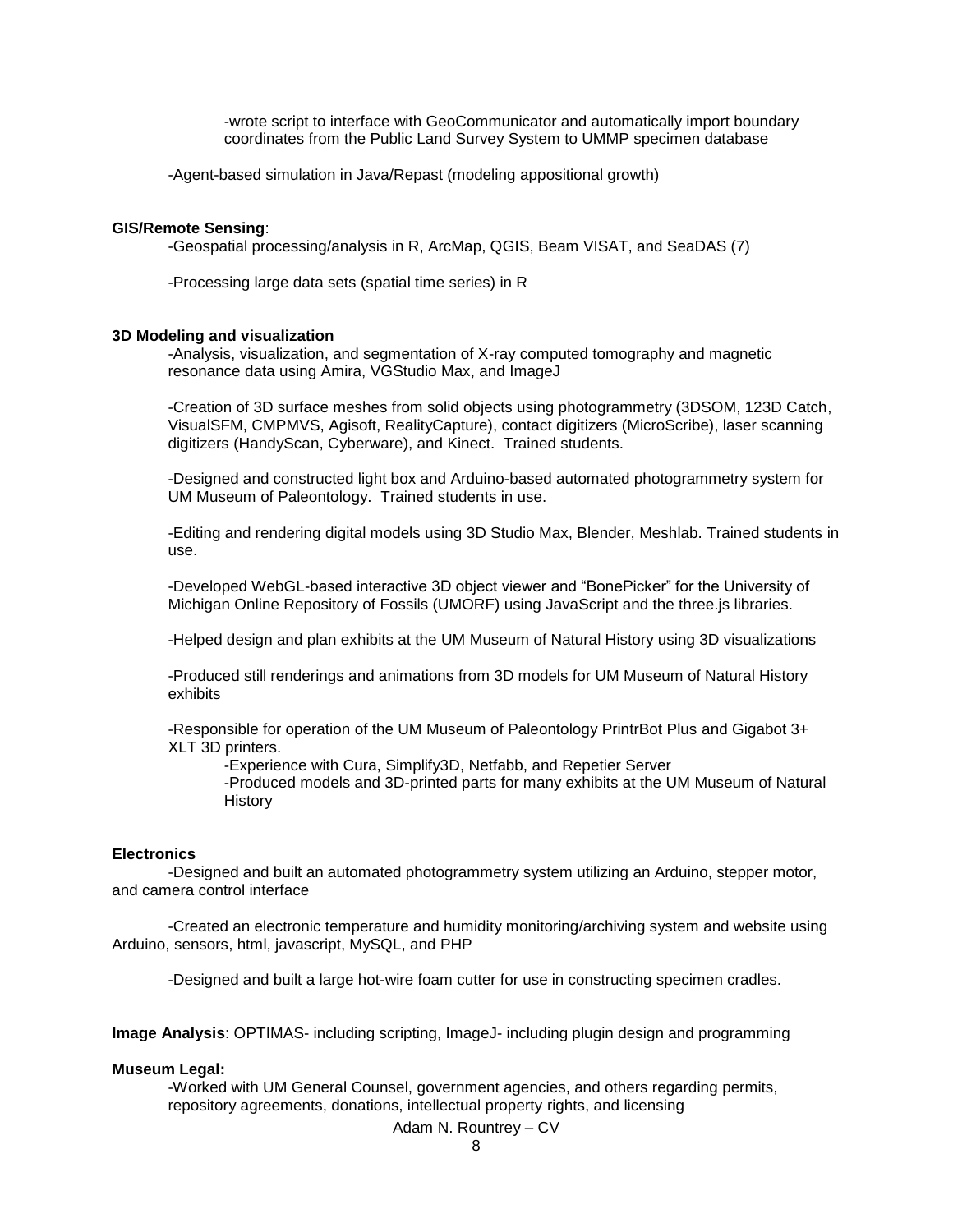-Drafted contracts -Designed UM Museum of Paleontology accession process

#### **Museum Collection Move Logistics:**

**-**Helped design new UM Museum of Paleontology collection storage facilities and collections operations

**-**Managed the inventory and movement of all UM Museum of Paleontology vertebrate and paleobotany specimens to new storage facilities

#### **Microanalysis:**

-Stable isotope (C,O,N) microsampling and sample pretreatment (apatite/collagen) -including design and implementation of an image enhancement/mapping method for precise, high-resolution, serial sampling of tooth dentin

-ICP-MS (Finnigan Element- solution and laser ablation) operation, data processing, and sample preparation

-Thin section production (tusks and other teeth, fish otoliths)

-designed method for registering physical thin section planes to microCT data

-Managed a wet lab used to prepare mineralized biological samples for isotopic and elemental analysis

-taught students preparation methods

#### **Miscellaneous software:**

-Visual Fox Pro

-KE Emu

-Specify (database)

-Microsoft Word, PowerPoint, Excel,

-Adobe Photoshop, Illustrator

-Morphometrics: IMP, TPSDig, R

#### **Other:**

-Molding and casting specimens using a variety of media (silicone, polyurethane, epoxy, polyester), as well as reproduction of non-moldable specimens using microCT and 3D printing  $(13 + \mathrm{years})$ 

-taught students molding and casting

-Authorized UM-LSA Machine Shop user – experience with vertical mill, band saw, and engine lathe

-Experience designing and building with 80/20 extruded aluminum

-Designed and built adjustable 80/20 shipping crate for large specimen transfers

-Designed and built adjustable 80/20 skull mount for Bristle Mammoth Exhibit at UMMNH

-Experience in remote fieldwork conditions (Siberian Arctic, 5 field seasons)

-Experience in archaeological excavation (Michigan, 2 field seasons)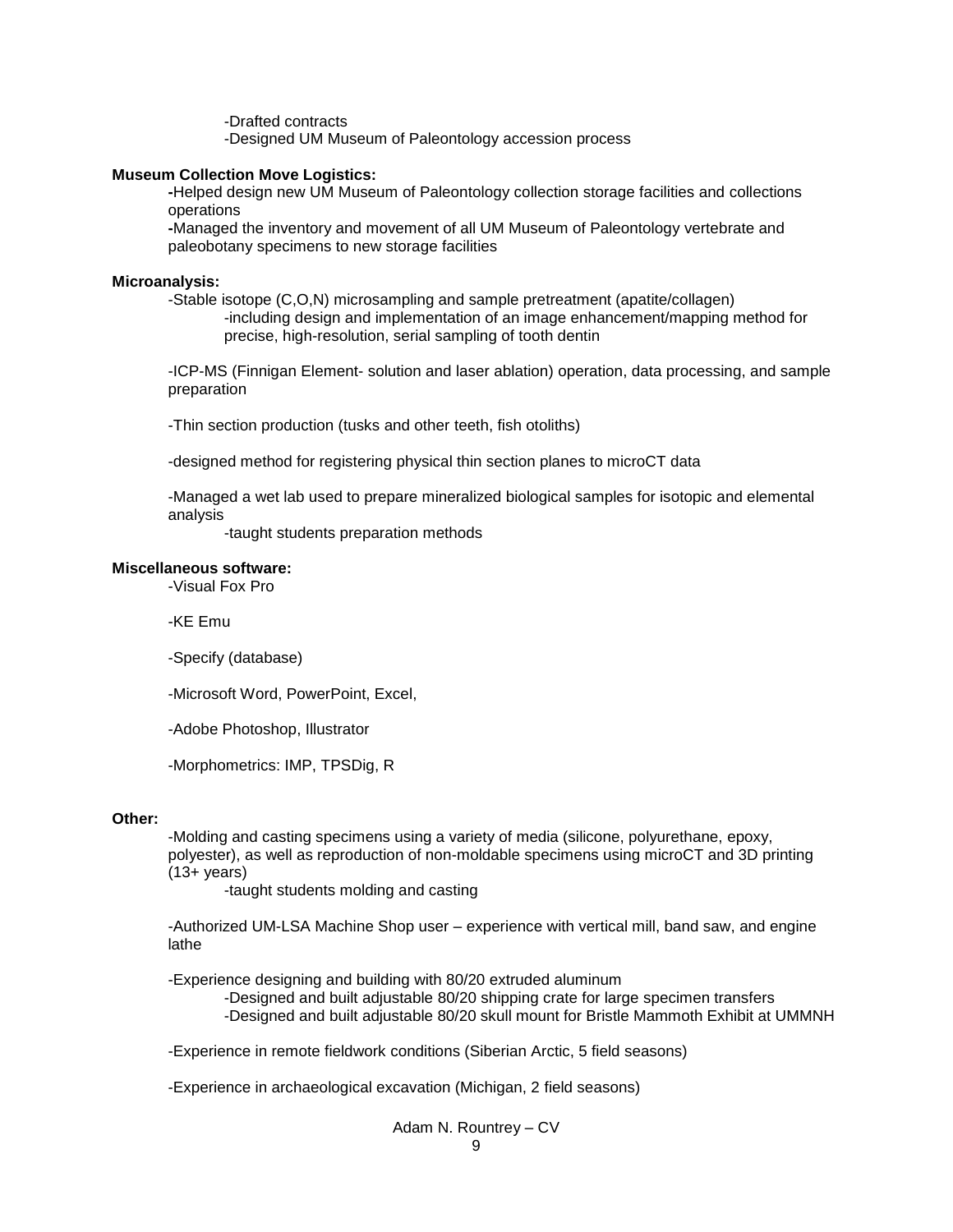-PADI Open Water Diver (SCUBA)

-Apply First Aid certificate (Australia- HLTFA301C)